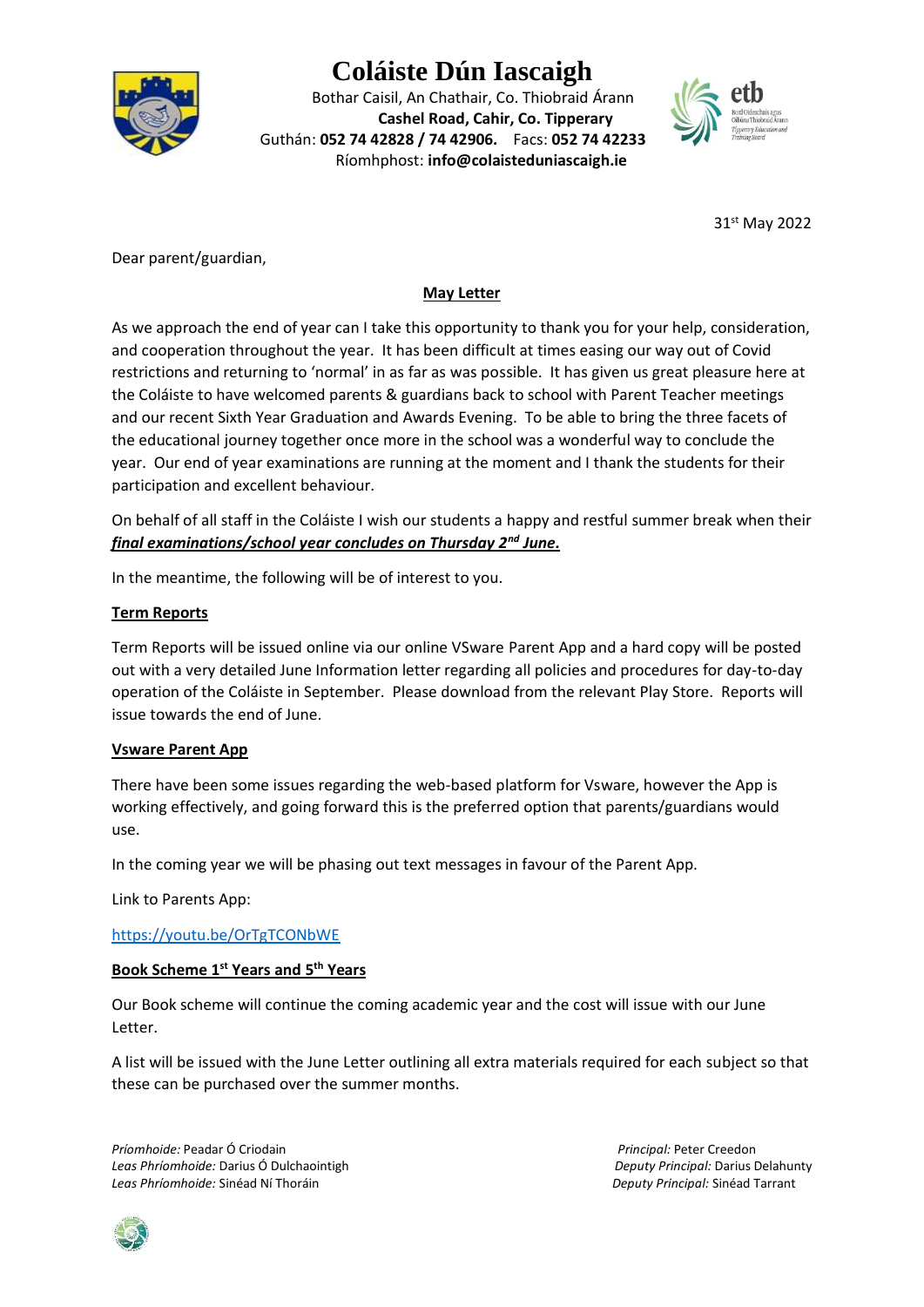# **Coláiste Dún Iascaigh**



Bothar Caisil, An Chathair, Co. Thiobraid Árann **Cashel Road, Cahir, Co. Tipperary** Guthán: **052 74 42828 / 74 42906.** Facs: **052 74 42233** Ríomhphost: **info@colaisteduniascaigh.ie**



# **School Uniform**

A **uniform drop** for third- and sixth-year students will occur in June once these students have completed their final examinations. Further information will follow.

Please be aware that Uniform World in Clonmel have asked us to flag to parents/guardians the need to go to their store asap due to difficulties in the supply chain.

#### **Yondr**

The school is investigating Yondr for mobile phone use for students in the coming year. With this system students will scan their mobile devices into a pouch where it remains sealed for the day. Teachers who wish to use phones in class will then have the option of unsealing the pouches with a mobile scanner and resealing at the end of class. This will create a phone free space for students and consequently any associated distractions. Please see the attached link:

#### <http://overyondr.com/>

#### **Return to School**

We will invite all parents/guardians to a meeting with their children on their first day of school in the coming year. This was piloted ion 2019-2020 and we found it to be hugely beneficial. Further information and dates will issue with the school calendar in June.

#### **Parents Association**

I want to thank our Parents Association for all their hard work throughout the year, and a special thank you to all the parents and guardians who completed the Parent & Guardian survey this term. All feedback is welcomed and will be worked upon.

#### **State Examinations**

We would like to wish our Third- & Sixth-Year students the very best of wishes in their upcoming Junior & Leaving Certificate Examinations. No doubt it hasn't been the easiest of journeys for them, but the resilience borne out of the last few years will stand to them throughout the examinations. As ever, our doors remain open to our students throughout the exams, and we are happy to help in any way we can.

Please see attached link for the Timetables for Junior and Senior Certificate Examinations.

gov.ie - [Leaving Certificate Examination Timetable 2022 \(www.gov.ie\)](https://www.gov.ie/en/publication/4c442-leaving-certificate-examination-timetable-2022/)

<https://www.gov.ie/en/publication/38a97-junior-cycle-examination-timetable-2022/>

Le meas,

*Príomhoide:* Peadar Ó Criodain *Principal:* Peter Creedon *Leas Phríomhoide:* Darius Ó Dulchaointigh *Deputy Principal:* Darius Delahunty *Leas Phríomhoide:* Sinéad Ní Thoráin *Deputy Principal:* Sinéad Tarrant